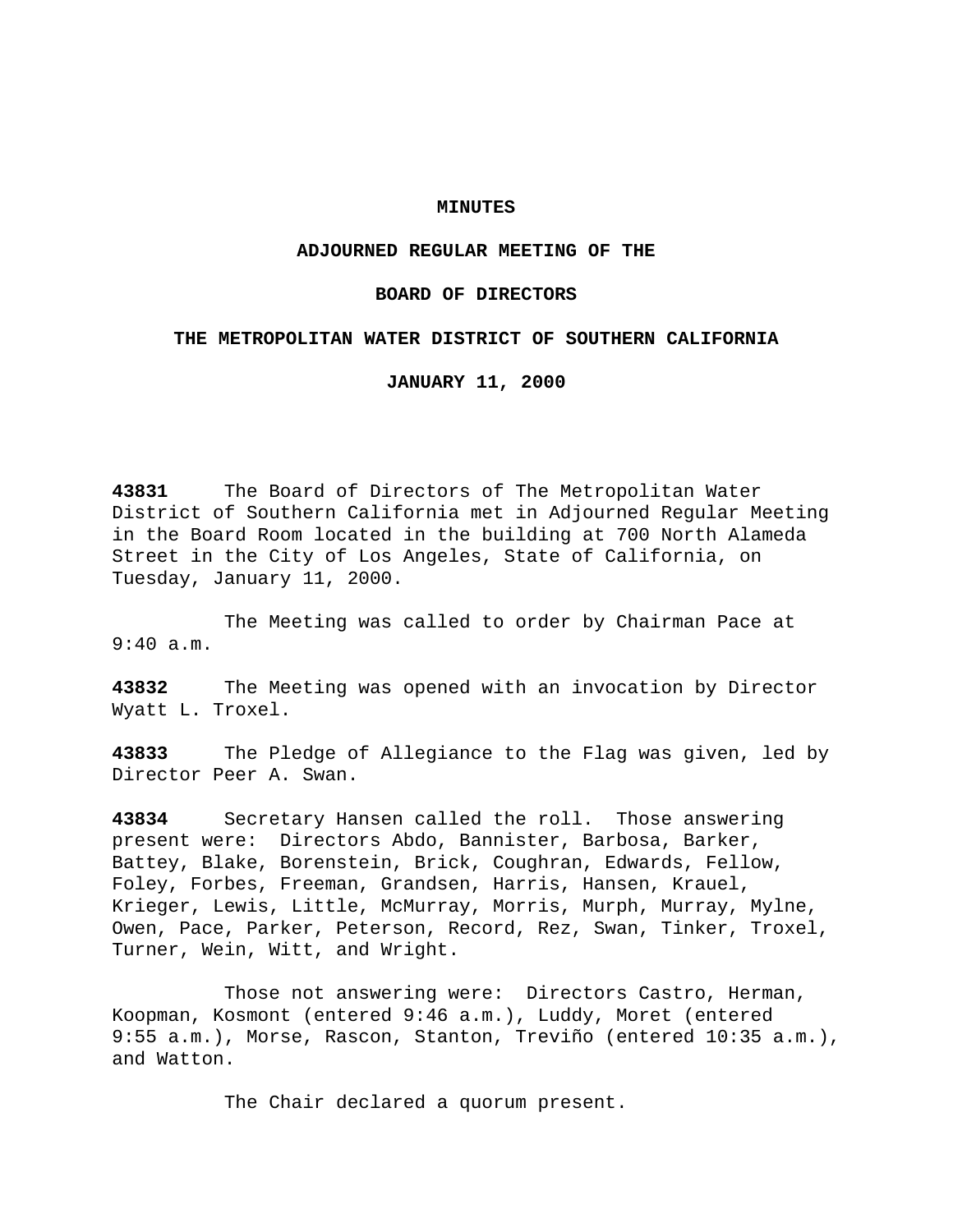**43835** Chairman Pace inquired if there were any additions to the agenda. There being none, the Chair declared only those matters listed on the agenda would be considered.

**43836** Chairman Pace invited members of the public to address the Board on matters within the Board's jurisdiction.

On behalf of the three-fourths million customers of South Orange County and the Municipal Water District of Orange County, Director John Foley complimented Metropolitan's staff for their leadership, coordination, and cooperation with the Orange County water agencies during the recent Allen-McColloch Pipeline outage. Director Foley also commended the staff for the quick repair of the pipeline and restoring full service, besides engaging the media to get the message to the public on the need for temporary conservation measures and the status of repairs.

Director Kosmont took his seat at 9:46 a.m.

Steve Wood, citizen of the Hemet-Winchester area, spoke in favor of naming the Eastside Reservoir after the Domenigoni family and call it Lake Domenigoni.

Andy Domenigoni requested to speak when Agenda Item 9-13 is taken up.

**43837** At 9:50 a.m., Chairman Pace called a public hearing to receive comments on the proposed standby charge for Eastern Annexation No. 70.

No members of the public responded; and after tabulation of the ballots was completed and with no protests filed, Chairman Paced closed the public hearing at 9:51 a.m.

**43838** There being no objection, the Chair ordered the reading of the Minutes of the Meeting held December 14, 1999, dispensed with, a copy having been mailed to each Director.

Director Blake moved, seconded by Director Coughran and carried, approving the foregoing Minutes as mailed.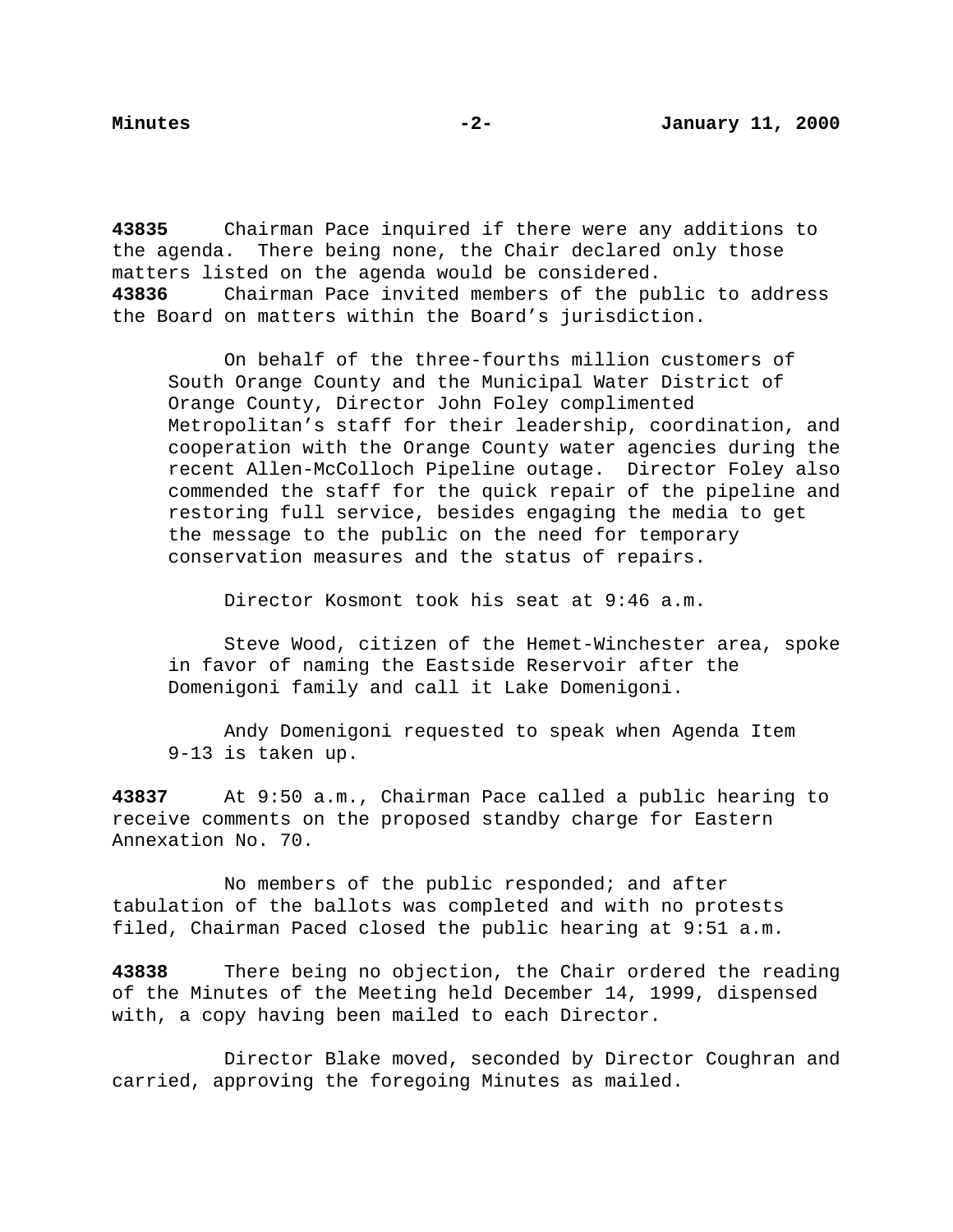**43839** Chairman Pace thanked the past Board Vice Chairs and certain committee chairs and vice chairs for their services, as follows:

Directors Barbosa and Brick, Vice Chairmen of the Board Director Rez, Chairman, Special Nominating Committee Director Grandsen, Chairman, Special Audit Committee Director Krauel, Vice Chair, Special Audit Committee Director Wein, Chairman, Subcommittee on Organization and Personnel Director Rascon, Vice Chairman, Subcommittee on Organization and Personnel Director Foley, Bay-Delta Advisory Committee (BDAC) representative

Director Moret took her seat at 9:55 a.m.

Director Blake therefore moved, seconded by Director Murph and carried, approving the committee appointments as recommended by the Chair and approved by the Executive Committee, as follows:

## **Vice Chairs of Board**

Director Helen Z. Hansen, 1st Vice Chair Director Clayton A. Record, 2nd Vice Chair

## **Special Audit Committee**

Director James T. Edwards, Chair Director Larry J. Kosmont, Vice Chair

## **Special Nominating Committee**

Director Wyatt L. Troxel, Chair Director Anthony R. Fellow, Vice Chair

### **Subcommittee on Organization and Personnel**

Director Joseph Parker, Chair Director Katherine W. Moret, Vice Chair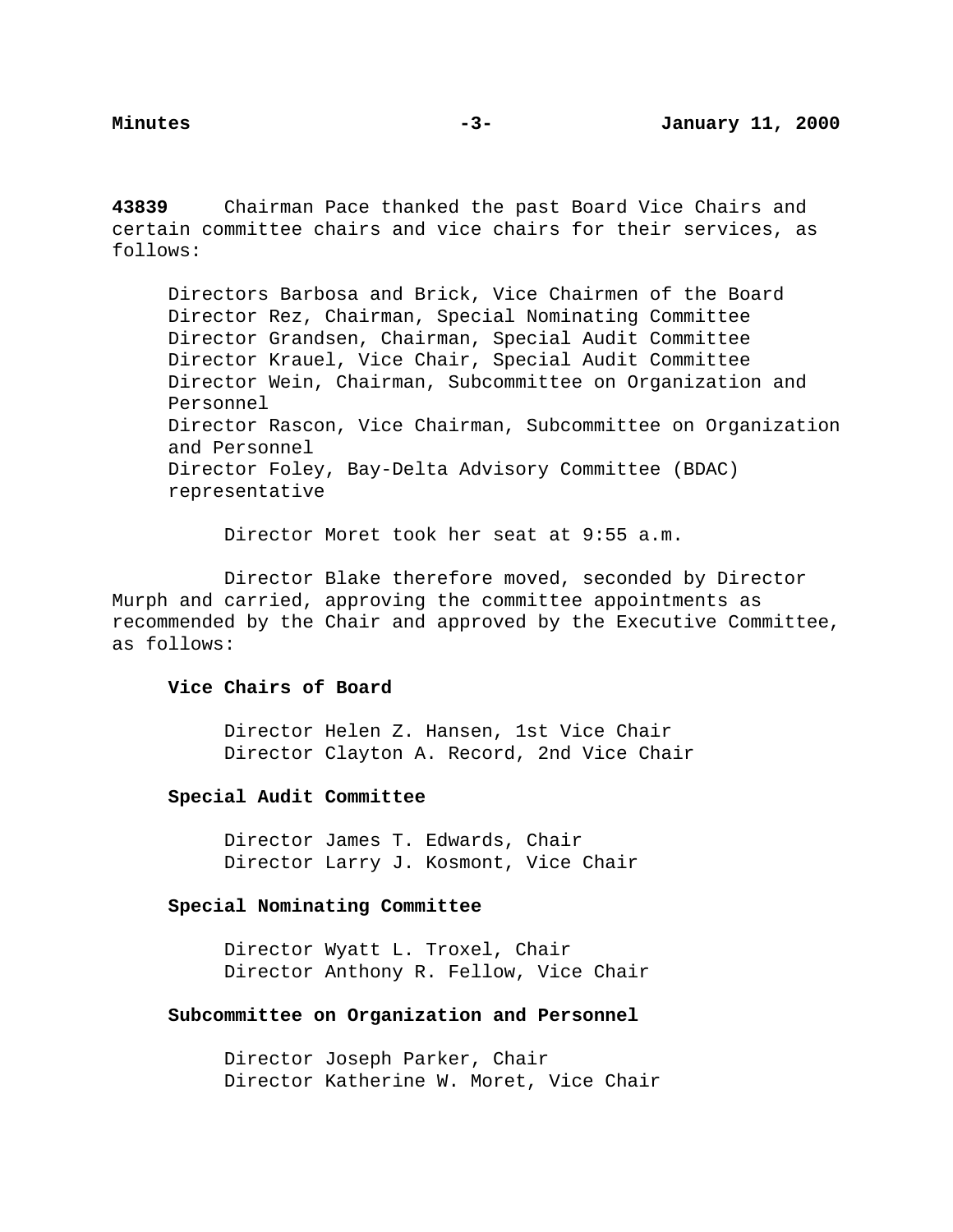**Special Committee on Ethics**

Addition of Director Betty H. Harris

Chairman Pace reminded the Board of his request to have certain special, sub-, and ad hoc committees sunset after a period of time, and stated the sunset dates of those committees, as follows:

**Sunset Date**

| Subcommittee on Communications     | March 10, 2000 |  |  |  |
|------------------------------------|----------------|--|--|--|
| Special Committee on Ethics        | April 12, 2000 |  |  |  |
| Strategic Plan Steering Committee  | May 10, 2000   |  |  |  |
| Ad Hoc Committee to Develop        |                |  |  |  |
| Compensation Policy                | May 16, 2000   |  |  |  |
| Subcommittee on Financial Policies |                |  |  |  |
| and Reporting                      | June 14, 2000  |  |  |  |

Chairman Pace stated that if any extensions of time are required, the Chair of that committee should apply for an extension.

**43840** Chairman Pace reported on events in which he participated on behalf of Metropolitan, as follows: As part of the on-going efforts to maintain an open line of communication with legislators, he and General Manager Gastelum had an informal meeting with Congressman Steve Horn representing the 38th District. The Chairman stated that it is crucial that the Board keep up to date with the latest issues in Washington, compliance with State law and legislation, and any progress in the use and potential use of the Colorado River. Chairman Pace reported that a number of Metropolitan's Directors attended the Colorado River Water Users Association conference in Las Vegas, where Secretary of the Interior Bruce Babbitt acknowledged California's efforts in coming to agreement on the Key Terms for a Quantification Settlement. Mr. Babbitt also renewed his commitment to reaching agreement among all seven basin states on the issue of surplus criteria and river reoperations. Referring to the rupture of the Allen-McColloch Pipeline (AMP), Chairman Pace personally thanked all the Metropolitan employees who participated in this challenge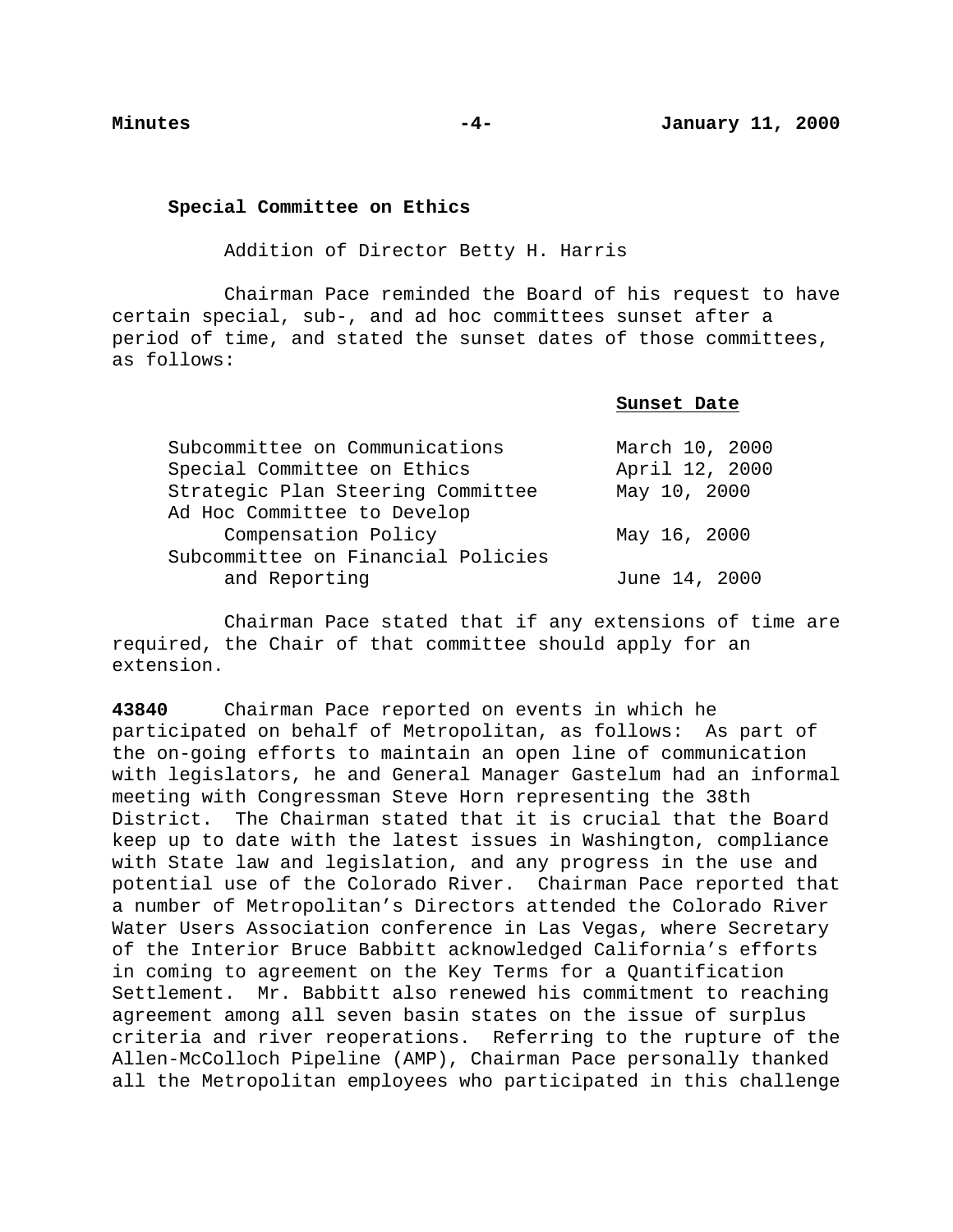and remarked that the success of our efforts was a product of real team work for Metropolitan.

Director Krauel also commended the staff for their handling of the AMP rupture, but requested the General Manager to respond to information circulating that San Diego had refused Metropolitan's request to supply some of the pipes. General Manager Gastelum responded that those were rumors. Chairman Pace noted that San Diego did make the offer but because of the differences in pipe diameters Metropolitan could not use San Diego's pipes.

**43841** Strategic Plan Steering Committee Chairman Kosmont recapped the process through the most recent steering committee meeting on January 6, 2000. He then introduced both Robert Carr of the City of Anaheim and Darryl Miller of Central and West Basin Municipal Water Districts to deliver an update on the member agency process to develop a rate structure proposal that will carry out the Strategic Plan principles.

Director Treviño took his seat at 10:35 a.m.

Mr. Carr explained the conceptual rate structure principles that are being discussed in the member agency work group. He stated that discussions are constructive, but no consensus has been reached on any of the principles. Mr. Miller reviewed the conceptual tiered rate structure and associated issues. Board discussion ensued regarding their presentation.

General Manager Gastelum responded to written comments from San Diego County Water Authority regarding the role of staff in the Strategic Planning process. Mr. Gastelum explained that Metropolitan staff is ready to produce either an independent rate structure proposal, or an analysis of the member agency work group proposal, when and if requested by the Board. To date, no such proposal by staff has been developed. Committee Chairman Kosmont announced a joint meeting of the steering committee and the member agency managers on February 2 at 10:00 a.m. at Metropolitan's headquarters.

Director Hansen withdrew from the Meeting at 11:06 a.m.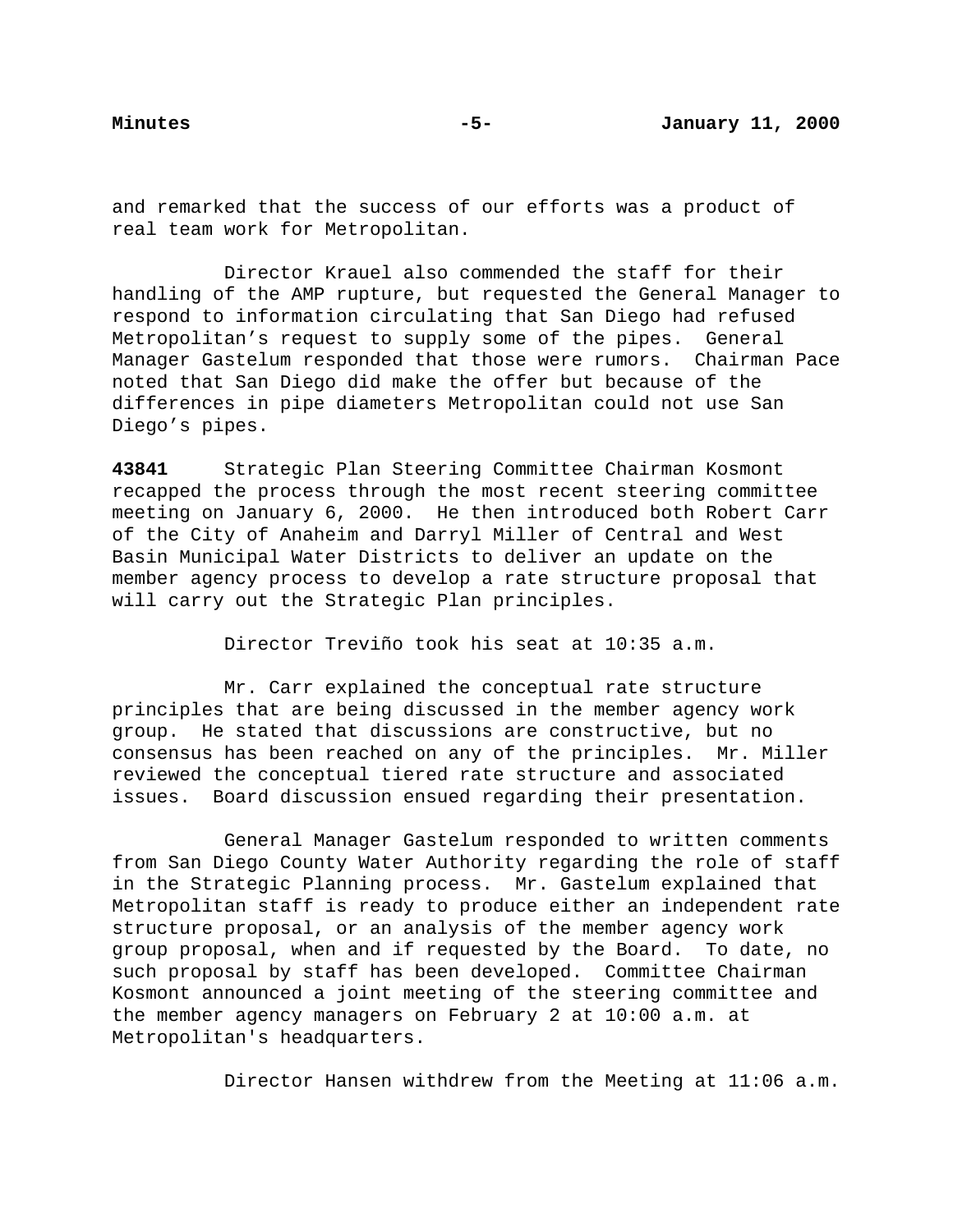**43842** Regarding the Colorado River matters, General Manager Gastelum referred to his activity report for December 1999 dated January 11, 2000, which was distributed earlier, giving an update on the Colorado River negotiations.

**43843** The Chair reported there is no report on the Bay-Delta related issues from the Water Planning and Resources Committee. General Manager Gastelum stated it is his understanding there are two teams assembling to begin negotiations on CALFED, and the teams are to be comprised of representatives from the Secretary of the Interior's office, the Governor's office, as well as from the Department of Water Resources. The meetings will begin on Thursday, January 13, and their intent is to infuse some new life in the CALFED process.

**43844** General Manager Gastelum called on Assistant General Manager Tait who made reference to the final report on the cause of the AMP rupture, distributed earlier, and briefly commented on the AMP repair. Mr. Tait then introduced to the Board the 27 employees who were intimately involved in the repair of the pipeline.

Mr. Tait reported on the Competitive Action Team Phase II efforts of the reorganization plan which was concluded on December 31, 1999. There were 369 employees involved in the process working on 52 work teams on all business units throughout the District. The first group identified all functions that the District currently performs and is analyzing those functions that the District should be performing. This will enable the members to work with those functions and identify an organizational structure down to the last employee. The first group analyzed 30 recommendations and others from the Phase I team, and have compiled a draft Phase II report, which is being reviewed by the General Manager and himself. It is the General Manager's intention to allow the employees to comment on that report. The Phase II team is working to finalize the draft plan and it is the General Manager's intention to present that report at the February Board Meeting. Phase III will begin on January 26 with 20 new team members from all business units.

General Manager Gastelum also stated that the Phase II team has been asked to look at the 1994 report from the Blue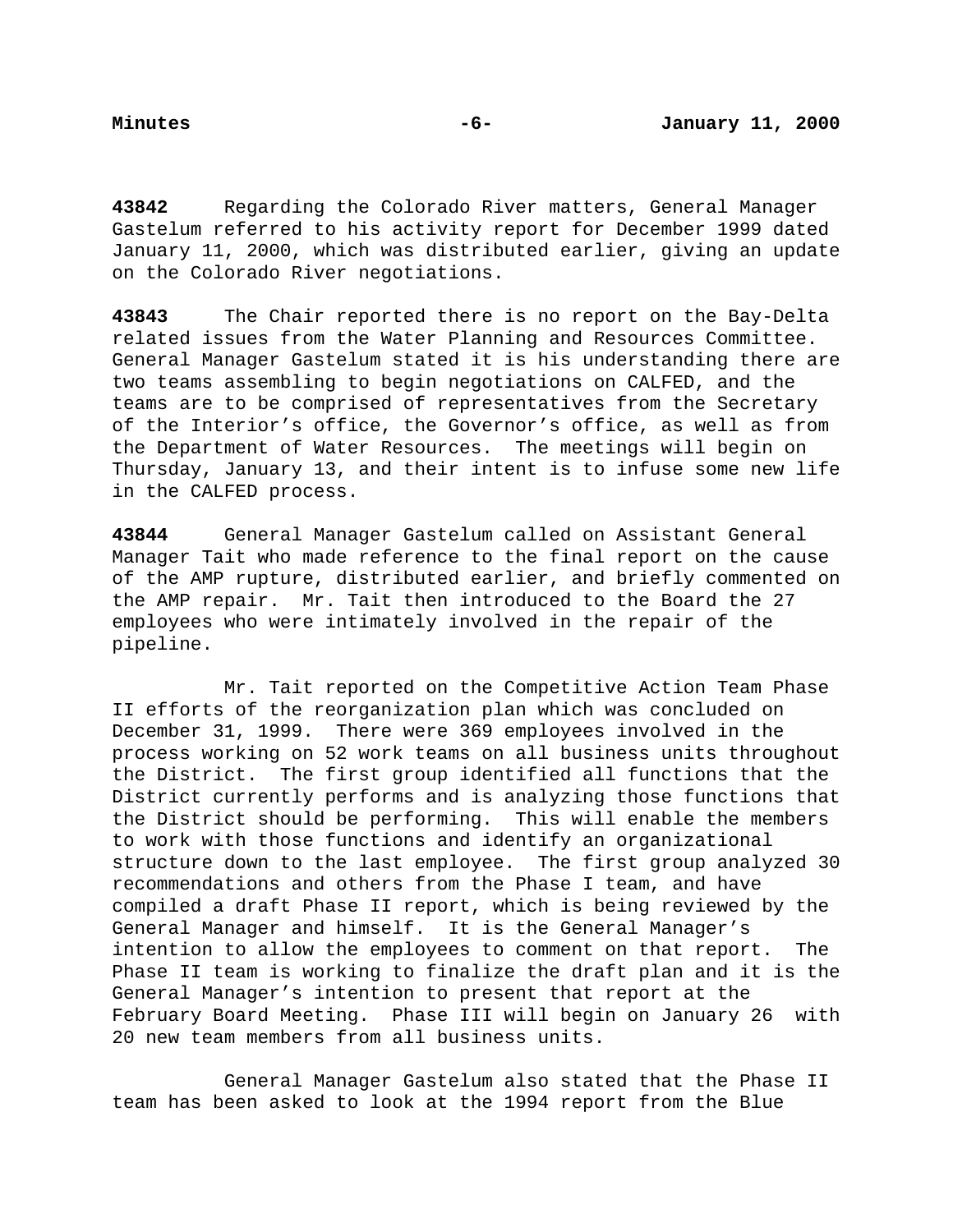Ribbon Task Force which had detailed findings from a broad crosssection of the community, and this is an opportunity for the District to look back at those recommendations to see where it stands relative to those recommendations, which will also be brought before the Board.

Assistant General Manager Tait also reported on the results of the Y2K efforts. There were 200 employees that worked the night of December 31 through the morning of January 1, 2000. There were some minor glitches but nothing affecting the critical business systems. He stated that a Y2K costing plan was developed that will be useful for the operations and business units in the event of any emergency or catastrophic event which might occur. Mr. Tait then called on Gregory Ensminger, the Y2K project manager, who commented that Metropolitan's Y2K project was the most information technology emergency response exercise that Metropolitan has ever had. This project allowed staff the opportunity to do a complete inventory on the entire network. No major problems were experienced due to the preparedness and full support of the Board, management, and the Y2K team. To date, \$3.3 million of the budgeted \$6.7 million have been spent, and it is expected that the expenditures for this project will be about \$4 million.

**43845** General Counsel Taylor referred to his activity report for the month of December, dated December 30, 1999, which was distributed earlier.

**43846** The reports of the Standing Committees are as follows:

Referring to the Carver policy principles, Subcommittee on Rules Chairman Barbosa reported that at the end of 1999 the subcommittee referred out to the committees of jurisdiction the remaining policy statements that had to be considered for adoption. The results have been mixed and an assessment of the process to date will be reviewed with recommendations to be brought back to the January 25 subcommittee meeting. A reassessment of what has transpired over the last thirty days will be examined, and a recommendation will be brought back to the Board on how to proceed in completing adoption of these policies.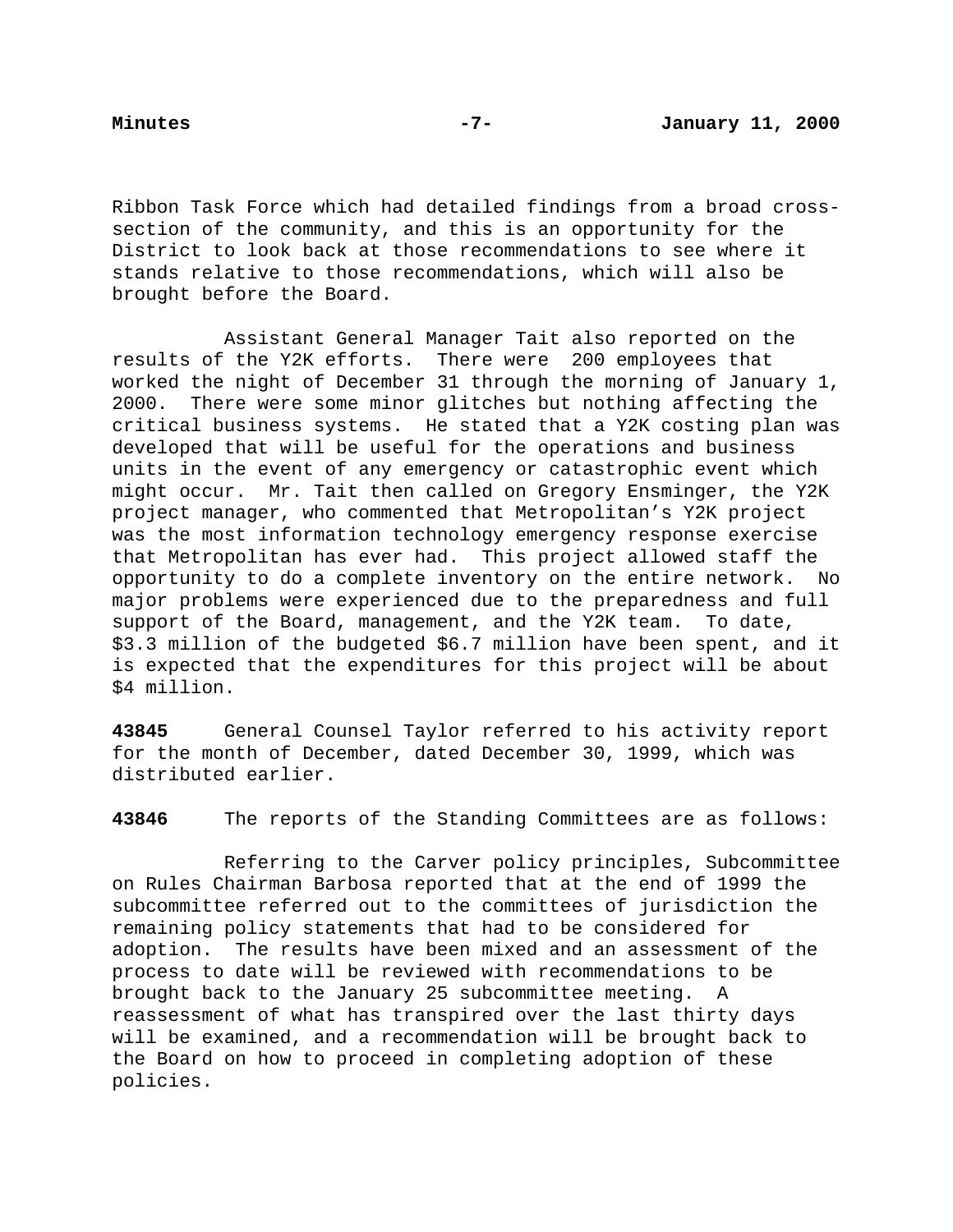Water Planning and Resources Committee Chairman Owen requested that Agenda Item 9-10 be added to the Consent Calendar. Director Owen reported that the committee discussed in detail Agenda Items 10-4 and 10-6. Regarding Item 10-4, the committee requested a letter be sent to Senator Tom Hayden advising him of the water use efficiency efforts in Metropolitan's service area. Regarding Item 10-6, the committee requested a joint workshop be held with the Legal and Claims Committee to discuss State Water Project contract issues.

Communications and Legislation Committee Chairman Peterson reported on the forthcoming events for the reservoir dedication. On Friday, March 17, from 6:00 p.m. to 8:00 p.m. a reception will be held at the pumping plant. The dedication ceremony will take place on Saturday, March 18, at 10:30 a.m. Invited speakers include President Clinton, Governor Davis, and Senators Feinstein and Boxer. Huell Howser has been asked to emcee the ceremony. At 12:30 p.m. to 2:00 p.m. a luncheon will take place with invited guests. On Sunday, March 19 and the following weekend, there will be an open house for the general public.

On behalf of the Legal and Claims Committee, Director Bannister reported the committee approved Agenda Items 9-8 and 9-9 and requested that they be added to the Consent Calendar.

Engineering and Operations Committee Vice Chairman Tinker stated the committee was honored to have the local television cameras present when the report on the AMP repair was given. In watching the segment on television, it was interesting to see that no mention was made of Metropolitan, but only that many people in southern Orange County were able to cope with the problem and that the agencies involved did a very good job with the repair. Director Tinker reported the committee approved Agenda Item 9-2 and requested that it be added to the Consent Calendar.

Budget and Finance Committee Chairman Bannister reported that the committee approved the appointment of Public Resources Advisory Group as financial advisor. The committee also approved Agenda Item 9-3 and Director Bannister requested it be added to the Consent Calendar.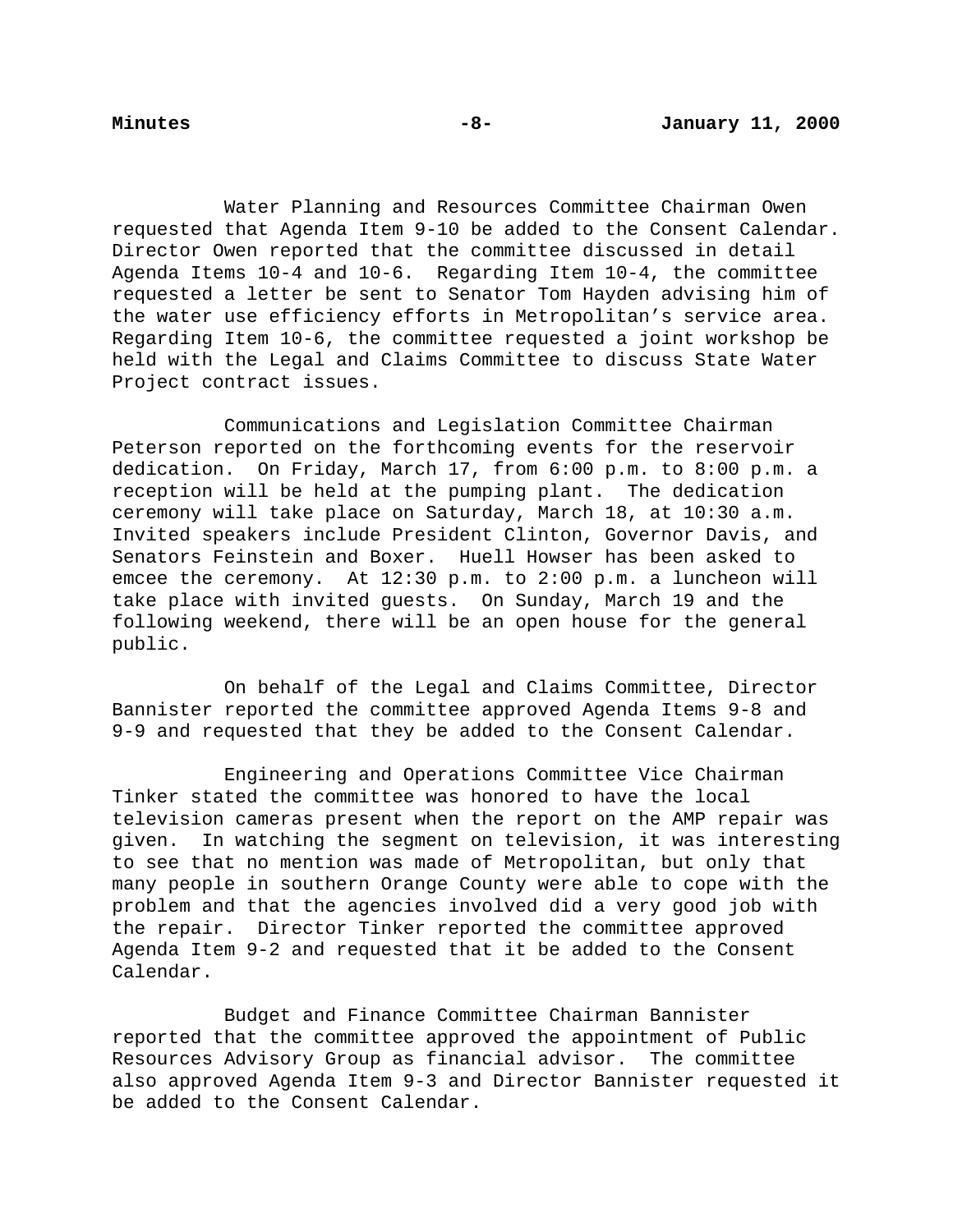On behalf of the Executive Committee, Chairman Pace gave a status report on his first year of administration, some of which include putting together an effective management team to address the current complex issues, progress on the strategic planning process, addressing the governance issues and the eventual downsizing of the Board. The Chair remarked on the tremendous progress made so far on Colorado River matters and commended the Negotiating Team of Directors and staff for their untiring efforts in reaching a proposed settlement.

Director Blake moved, seconded by Director Bannister and carried, and the Board approved the Consent Calendar Items, **M.I. 43847** through **M.I. 43858**, as follows:

**43847** Approved (1) revising the scope of the current Oxidation Retrofit Program (ORP) to a reduced ozone hydraulic capacity at the Joseph Jensen and Henry J. Mills Filtration Plants based on recently revised flow projections for each plant; and (2) implementing the required design, construction and equipment procurement activities required to reduce the ORP hydraulic capacity at each plant. This option would reduce the initial capital expenditures of the ORP by \$27 million; and when compared to Option #3, it would also provide Metropolitan with the greatest flexibility/benefits and lowest costs to meet future stages of the Microbial/Disinfection By-Products Rule, as set forth in the letter signed by the General Manager on December 28, 1999.

**43848** Adopted **Resolution 8663** changing the Designation of Applicant's Agent Resolution to reflect only the Authorized Agents' official titles, which changes will allow Metropolitan's Authorized Agents to sign official applications/correspondence for financial assistance related to Federal and State funding for Federally-declared disasters, as set forth in the letter signed by the General Manager on December 28, 1999; said Resolution entitled:

## **DESIGNATION OF APPLICANT'S AGENT RESOLUTION**

**43849** Authorized the General Counsel to commence contract negotiations with the following firms to act as special bond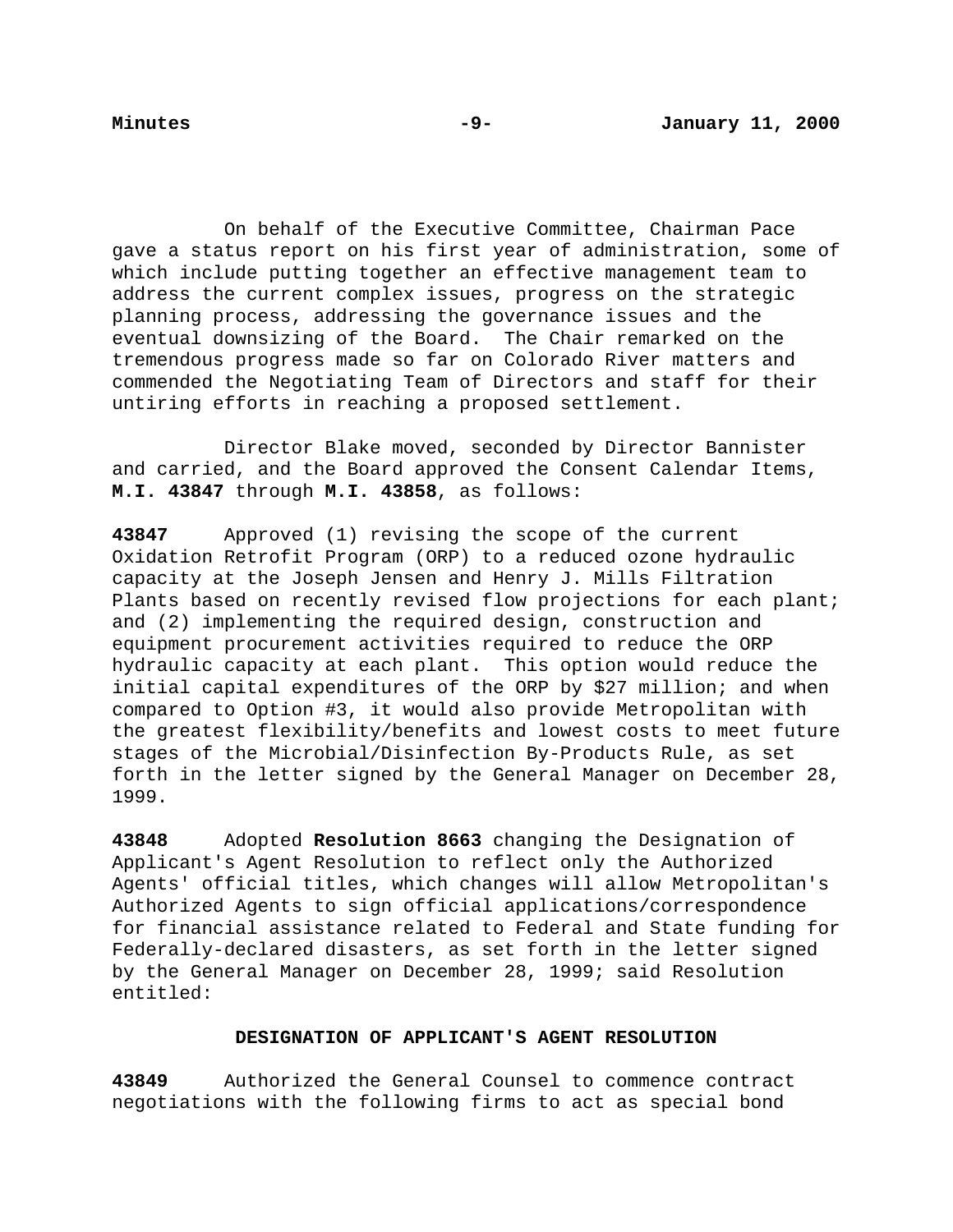counsel or co-special bond counsel on the terms and conditions contained in the relevant firm's proposal and such other terms and conditions as are approved by the General Counsel: (1) the law firm of Fulbright & Jaworski LLP; Hawkins, Delafield & Wood LLP; and O'Melveny & Myers LLP to form the pool as Metropolitan's special bond counsel for the term commencing on January 1, 2000 and ending on December 31, 2002; and (2) the law firms of Robinson & Pearman LLP; Curls, Brown & Duran LLP; The Law Offices of Marilyn Garcia; and Quateman & Zidell LLP to form the pool as co-special bond counsel for the term commencing on January 1, 2000 through December 31, 2002, as set forth in the letter signed by the General Manager on December 29, 1999.

**43850** Expressed support for Proposition 12, the Safe Neighborhood Parks, Clean Water, Clean Air and Coastal Protection Bond Act of 2000 on the March 2000 ballot, as set forth in the letter signed by the General Manager on December 28, 1999.

**43851** The Board (1) granted conditional approval, as defined in Administrative Code 3100(b), for Annexation No. 64 concurrently to Calleguas Municipal Water District and Metropolitan, conditioned upon receipt in full of annexation charge payment of \$52,712 to Metropolitan if subject annexation is completed by December 31, 2000, or if completed after said date at the then annexation current charge rate, as set forth in Attachment 1 to the letter signed by the General Manager on December 23, 1999; (2) approved Calleguas' proposed Annexation No. 64 Plan for Implementing Water Use Efficiency Guidelines set forth in Attachment 2 to the foregoing letter; and (3) approved **Resolution 8664,** the Resolution of Intention to impose water standby charges within the proposed annexation territory, substantially in the form set forth in Attachment 3 of the foregoing letter, said Resolution entitled:

# **RESOLUTION OF THE BOARD OF DIRECTORS OF THE METROPOLITAN WATER DISTRICT OF SOUTHERN CALIFORNIA GIVING NOTICE OF INTENTION TO IMPOSE WATER STANDBY CHARGES CONTINGENT UPON ANNEXATION**

**43852** The Board (1) certified it has reviewed and considered the information contained in the Notice of Exemption prior to reaching a decision on the project; (2) adopted **Resolution 8665**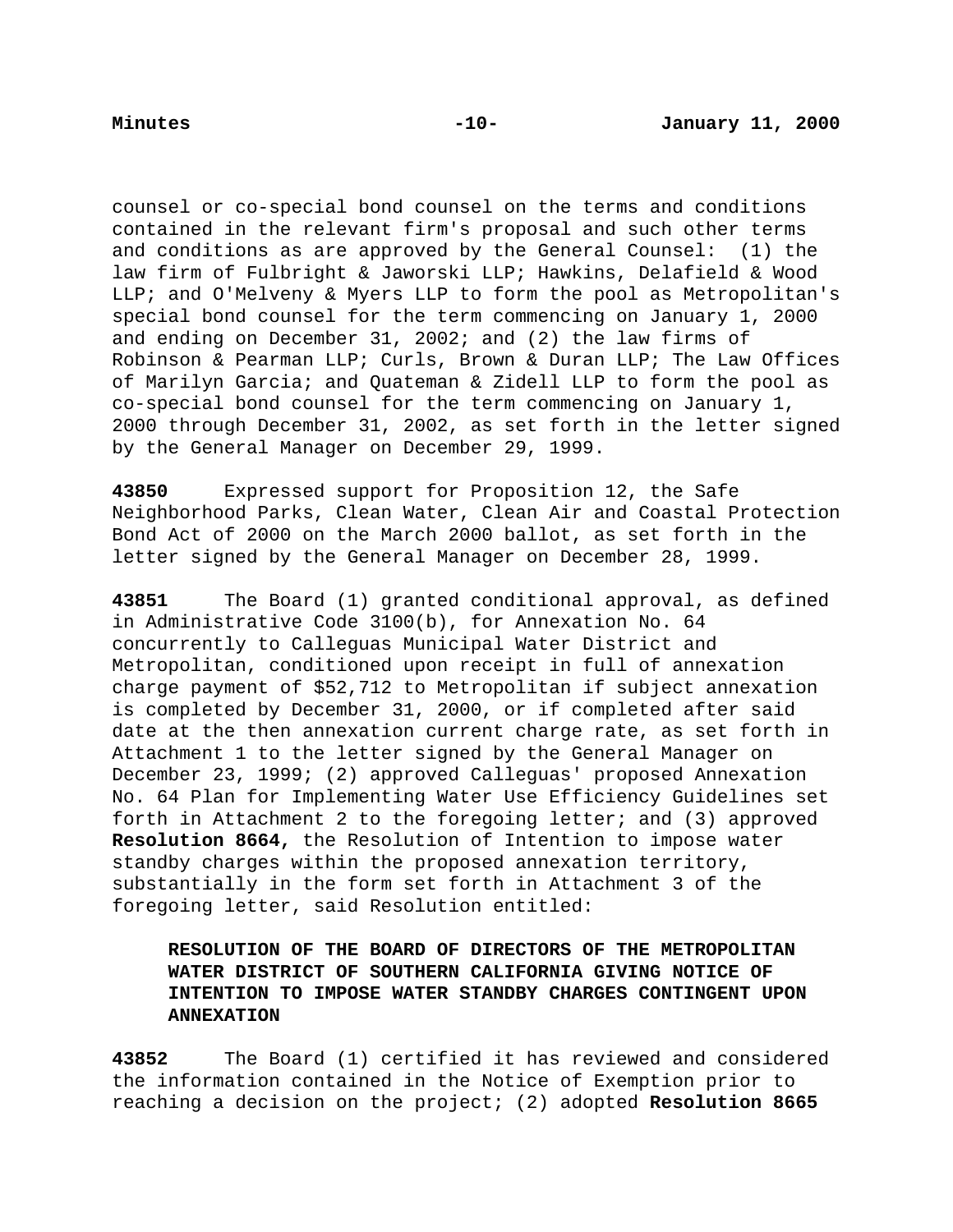granting Western Municipal Water District of Riverside County's request for consent to the annexation of Thirty-Ninth Fringe Area concurrently to Metropolitan and Western by establishing Metropolitan's terms and conditions for the annexation; and (3) adopted **Resolution 8666** to impose standby charges at a rate of \$9.23 per acre or per parcel of less than one acre within the proposed annexation, as shown on the attachments to the letter signed by the General Manager on December 28, 1999; said Resolutions entitled:

- **Resolution 8665 RESOLUTION OF THE BOARD OF DIRECTORS OF THE METROPOLITAN WATER DISTRICT OF SOUTHERN CALIFORNIA CONSENTING TO WESTERN'S THIRTY-NINTH FRINGE AREA ANNEXATION CONCURRENTLY TO WESTERN MUNICIPAL WATER DISTRICT OF RIVERSIDE COUNTY AND THE METROPOLITAN WATER DISTRICT OF SOUTHERN CALIFORNIA AND FIXING THE TERMS AND CONDITIONS OF SAID ANNEXATION**
- **Resolution 8666 RESOLUTION OF THE BOARD OF DIRECTORS OF THE METROPOLITAN WATER DISTRICT OF SOUTHERN CALIFORNIA FIXING AND ADOPTING WATER STANDBY CHARGE CONTINGENT UPON ANNEXATION OF THE THIRTY-NINTH FRINGE AREA CONCURRENTLY TO WESTERN MUNICIPAL WATER DISTRICT OF RIVERSIDE COUNTY AND THE METROPOLITAN WATER DISTRICT OF SOUTHERN CALIFORNIA**

**43853** Approved the amendments to Administrative Code (1) sections 2100, 2146, 2430, 2480, and 2490 to change the meeting times of the Board and four of its committees; and (2) sections 2520 and 2560 to change the compositions of the Special Nominating Committee and the Special Audit Committee, all as shown on Attachment 1 to the letter signed by the General Counsel on December 22, 1999.

**43854** The Board (1) approved No. 2 in Appropriation No. 15346, an increase of \$9,700,000 to a total amount of \$15,800,000, from the Construction Funds, and delegated to the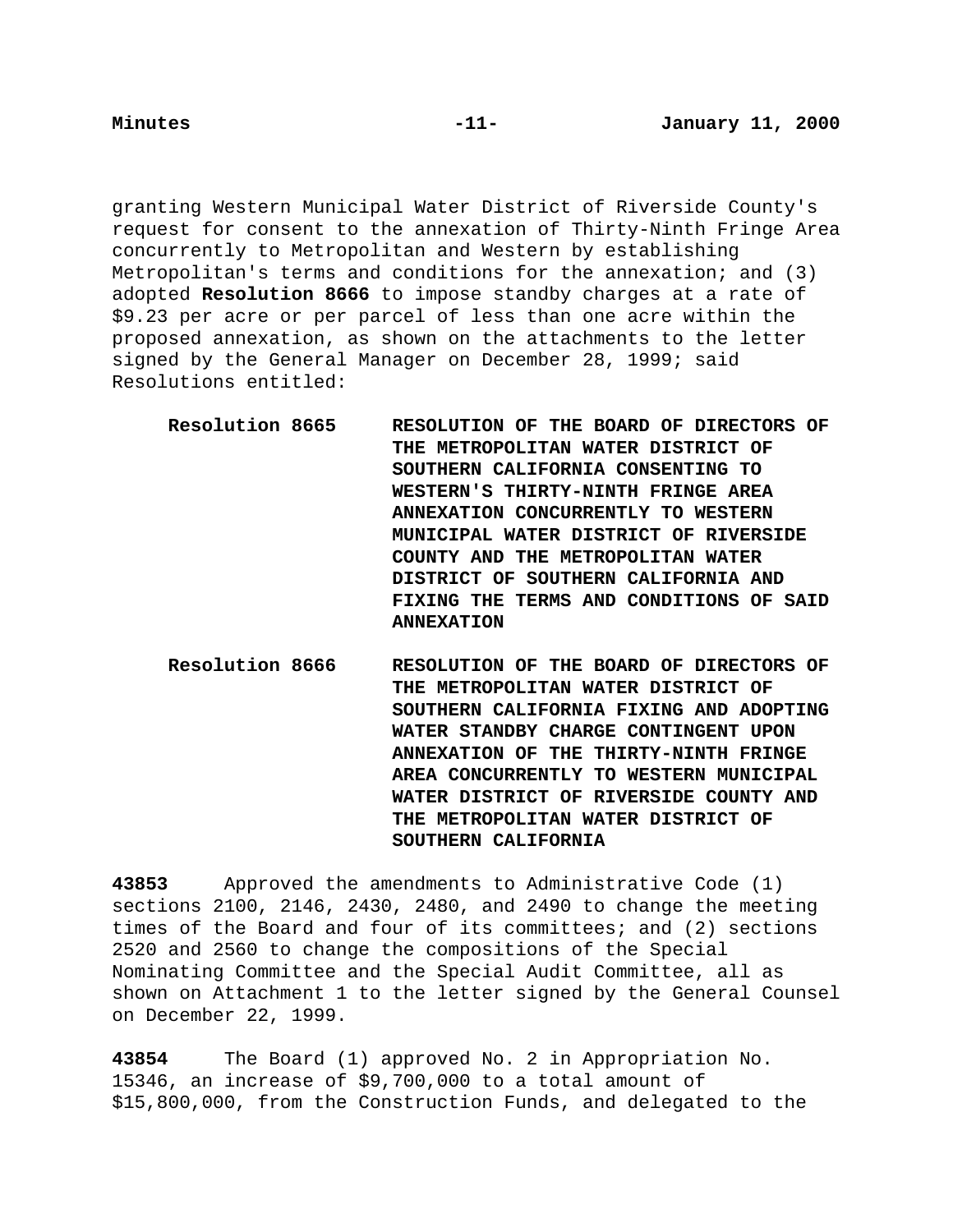General Manager the authority to award a contract for construction of chlorine containment and handling facilities at the F.E. Weymouth Filtration Plant; and (2) determined that the proposed project qualifies for Categorical Exemption under the California Environmental Quality Act (CEQA) because it consists of: (a) the minor alteration of existing public facilities involving negligible use beyond that previously existing; (b) the replacement or reconstruction of existing facilities located on the same site and having substantially the same purpose; (c) the construction of limited number of new small facilities; and (d) construction of minor structures appurtenant to existing institutional facilities (State CEQA Guidelines, sections 15301, 15302, 15303, 15311), as set forth in the letter signed by the General Manager on December 23, 1999.

**43855** Authorized the General Manager to approve and make all payments determined to be due and payable under the terms of the State Water Service and Devil Canyon-Castaic contracts for the 2000 calendar year, as set forth in the letter signed by the General Manager dated December 28, 1999.

**43856** Authorized the General Counsel to take all actions necessary to protect Metropolitan's interests with respect to the State Water Resources Control Board's final Phase 1-7 decision and the related Environmental Impact Report, including filing litigation, as set forth in the letter signed jointly by the General Counsel and the General Manager dated December 22 and December 28, 1999, respectively.

**43857** Approved the recommendations contained in the General Counsel's confidential letter signed December 20, 1999, and supplemented by his confidential letter signed January 7, 2000, requesting authority to make a final settlement offer in eminent domain action entitled The Metropolitan Water District of Southern California v. Stubblefield Construction Company, et al., for the Inland Feeder Project, San Bernardino County Superior Court Case No. SCV29132.

Directors Krauel, Lewis, Parker, Tinker, and Turner requested to be recorded as voting no.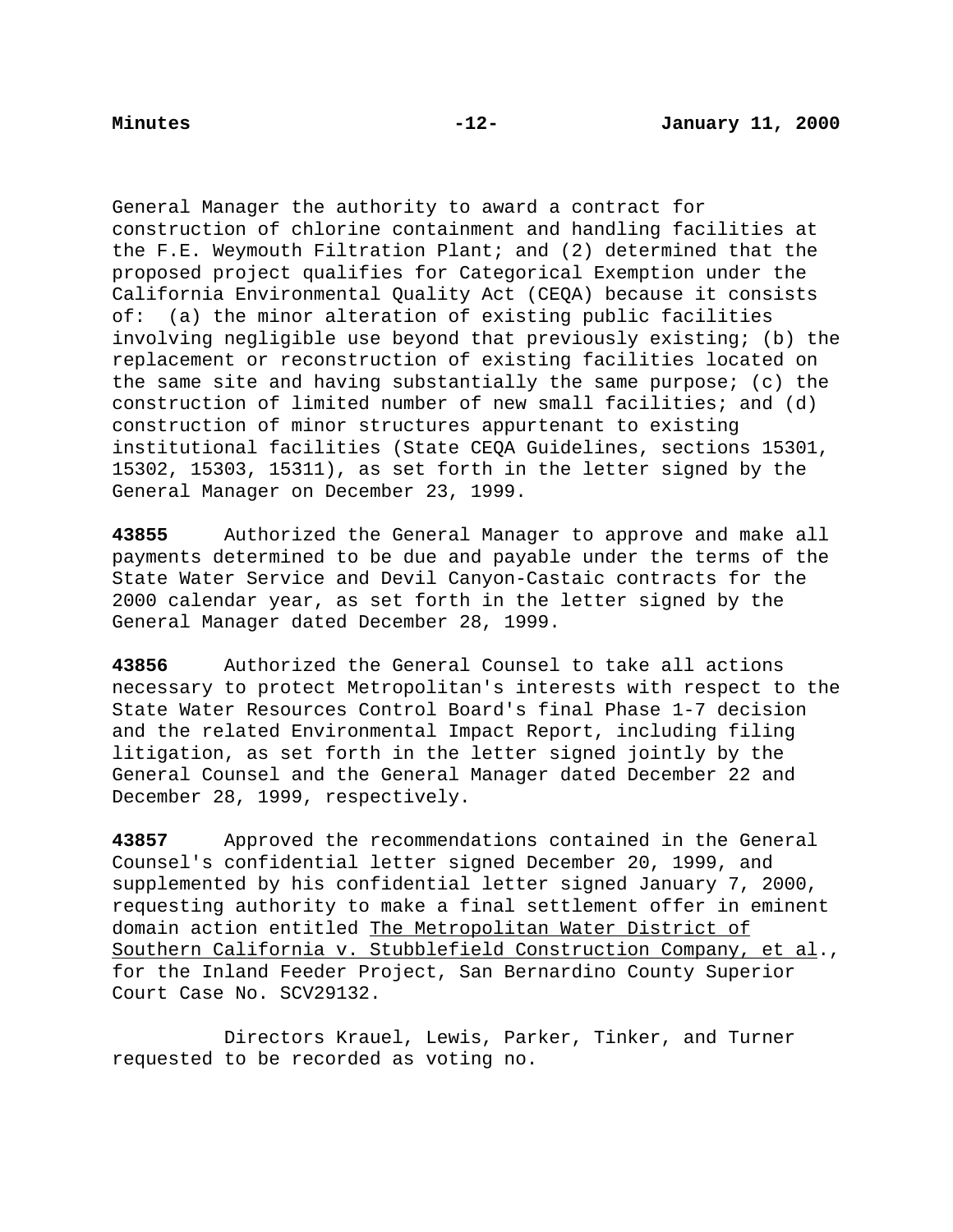**43858** Adopted the "Action Principles for the CALFED Bay-Delta Program" developed jointly with the Regional Council of Rural Counties, Santa Clara Valley Water District, Southern California Water Committee, and Urban Water Institute, as set forth in the letter signed by the General Manager on December 28, 1999.

Directors Krauel, Lewis, Parker, Tinker, and Turner requested to be recorded as abstaining.

**43859** Budget and Finance Committee Chairman Bannister moved, seconded by Director Blake and carried, and the Board:

1. Set a time for a hearing of the Budget and Finance Committee at which interested parties may present their views regarding the General Manager's recommended changes in water rates and charges. The water rates and charges for the first six months of fiscal year 2000-01 will remain unchanged; and that the rates and charges effective January 1, 2001, be set by the Board as defined in the letter of the General Manager signed December 28, 1999.

| <u>Class of Service</u>                    | Current       | Recommended   |
|--------------------------------------------|---------------|---------------|
| Full Service- Untreated                    | $$349$ per AF | $$349$ per AF |
| Full Service- Treated                      | $$431$ per AF | $$431$ per AF |
| Agricultural- Untreated                    | $$236$ per AF | $$236$ per AF |
| Agricultural- Treated                      | $$294$ per AF | $$294$ per AF |
| Seasonal Storage, Long-Term<br>--Untreated | \$233 per AF  | $$233$ per AF |
| Seasonal Storage, Long-Term<br>--Treated   | \$290 per AF  | \$290~per~AF  |
| Seasonal Storage, Shift<br>--Untreated     | $$266$ per AF | $$277$ per AF |
| Seasonal Storage, Shift<br>--Treated       | $$323$ per AF | $$334$ per AF |
| Reclaimed                                  | \$113 per AF  | $$113$ per AF |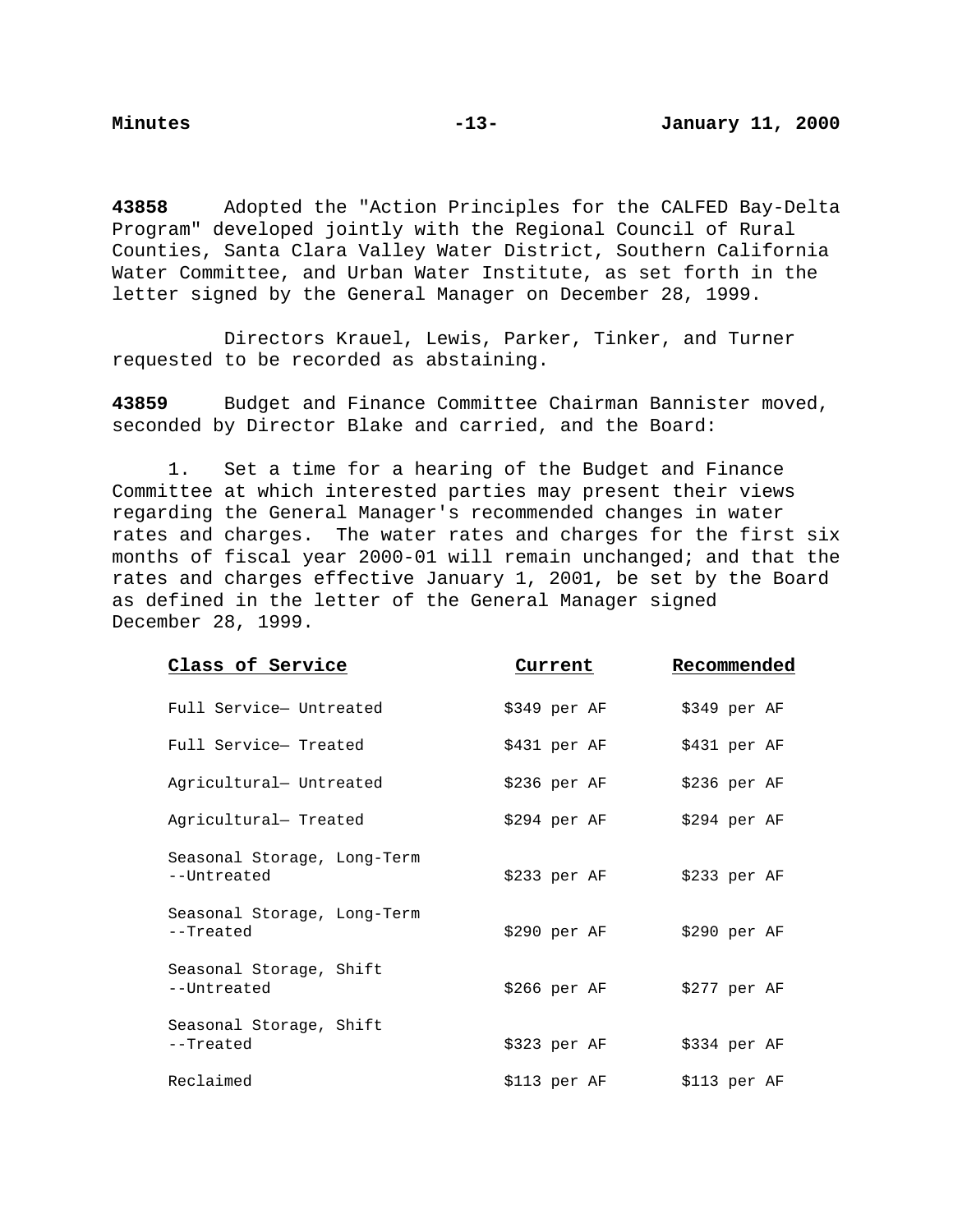Connection Maintenance Charge \$50 per cubic feet per second of

capacity per month, not to exceed a maximum charge per connection of \$5,000 per month

2. Approved the following Resolutions:

a. Resolution of Intention **(Resolution 8667)** to impose the Readiness-to-Serve (RTS) charge in the form shown as Exhibit A to the foregoing letter, declaring the Board's intention (i) at its March 14, 2000 meeting to consider and act upon the General Manager's recommendation to impose an RTS charge at the current level, with an increase on January 1, 2001, and (ii) at its May 9, 2000 meeting to consider and act upon the General Manager's recommendation to impose standby charges within the territories of member agencies that have requested that charge as a means of collecting all or a portion of their RTS charge, said Resolution entitled:

# **RESOLUTION OF THE BOARD OF DIRECTORS OF THE METROPOLITAN WATER DISTRICT OF SOUTHERN CALIFORNIA GIVING NOTICE OF INTENTION TO IMPOSE READINESS-TO-SERVE CHARGE**

b. Resolution of Intention **(Resolution 8668)** to impose a New Demand Charge (NDC) at the current level and suspend collection of the charge for fiscal year 2000-01, in the form shown as Exhibit B to the foregoing letter, said Resolution entitled:

**RESOLUTION OF THE BOARD OF DIRECTORS OF THE METROPOLITAN WATER DISTRICT OF SOUTHERN CALIFORNIA GIVING NOTICE OF INTENTION TO IMPOSE AND SUSPEND COLLECTION OF NEW DEMAND CHARGE FOR 2000-2001**

3. Found that the setting of rates and charges recommended in the foregoing letter is exempt from the California Environmental Quality Act (CEQA) by Public Resources Code Section  $21080(b)(8)$  since it is for the purposes of: (a) meeting operating expenses, (b) purchasing or leasing supplies, equipment or materials, (c) meeting financial reserve needs and requirements, and (d) obtaining funds for capital projects necessary to maintain service within existing service areas; and,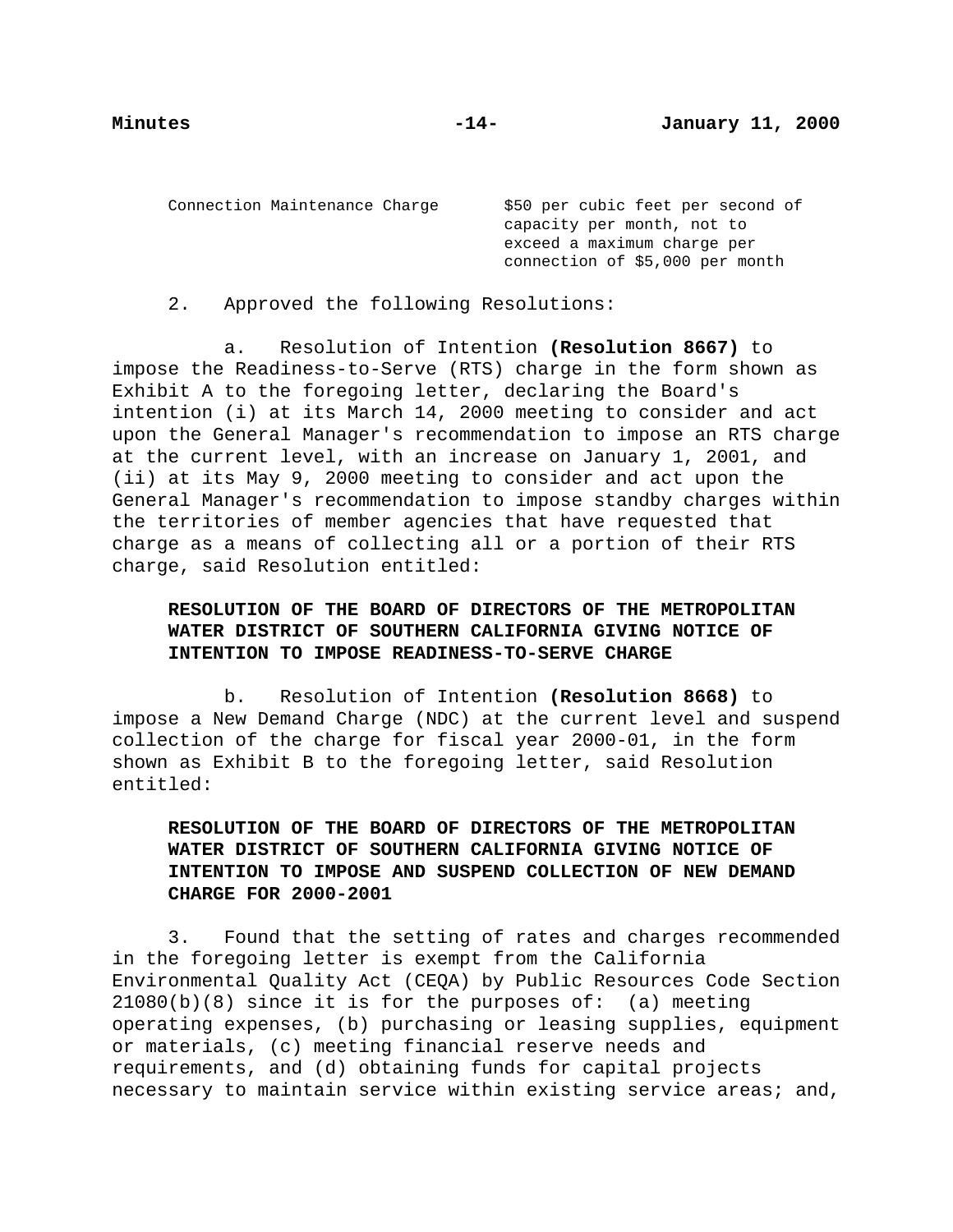additionally, it is exempt from CEQA under State CEQA Guidelines 15378(b)(5) since it constitutes the creation of government funding mechanisms which do not involve commitment to any specific project which may result in a potentially significant physical impact on the environment or which will be used to fund projects which have CEQA documentation or which will have CEQA documentation in place prior to construction of any facility or facilities.

Directors Krauel, Lewis, Parker, Tinker, and Turner requested to be recorded as voting no.

**43860** Water Planning and Resources Committee Chairman Owen reported that after review and discussion by the committee regarding strategies for implementing groundwater storage programs within Metropolitan's service area, the committee approved and amended the Hybrid Approach as set forth in the revised letter of the General Manager signed on January 10, 2000. Committee Chairman Owen therefore moved, seconded by Director Blake and carried, and the Board approved the Hybrid Approach, as set forth in the foregoing revised letter, to add:

(a) In the first " bullet" -- Regional and Local Benefits.

(b) In the fourth " bullet" -- No Unmitigated Negative Water Supply or Water Quality Impact.

(c) In the fifth " bullet" -- A methodology for comparing the cost of storage programs will be developed.

Directors Krauel, Lewis, Parker, Tinker, and Turner requested to be recorded as voting no.

**43861** Regarding the Raymond Basin Groundwater Storage Program, Water Planning and Resources Committee Chairman Owen reported the committee amended the action to require agreements with the parties to manage risk through insurance mechanisms. Committee Chairman Owen therefore moved, seconded by Director Brick and carried, and the Board authorized the General Manager to enter into agreements with the Raymond Basin Management Board, City of Pasadena, Foothill Municipal Water District, and City of San Marino, with all agreements to be consistent with the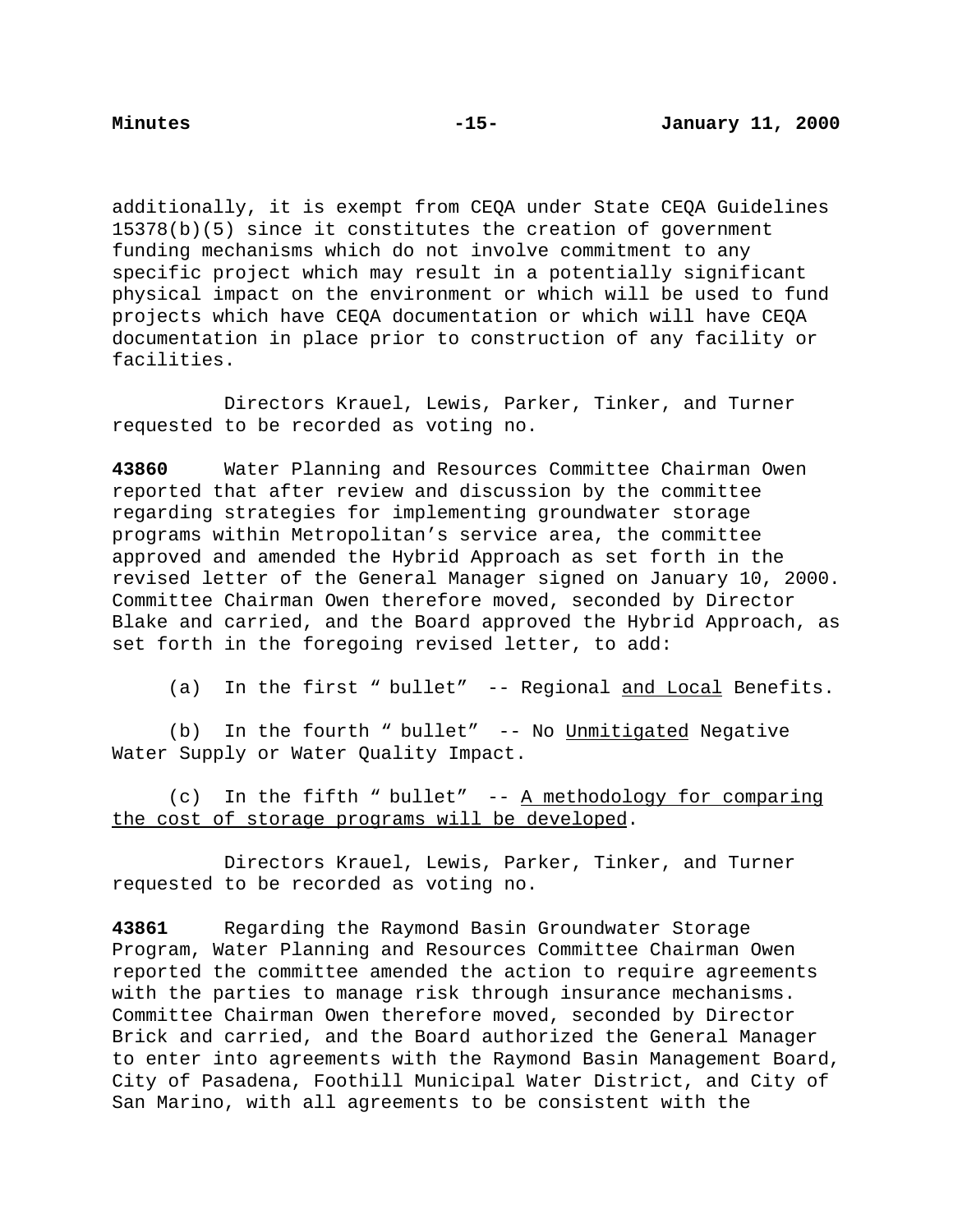Agreement Term Sheet, Attachment 1 to the revised letter of the General Manager signed on January 10, 2000, and in compliance with all applicable laws and regulations. These agreements will be contingent upon satisfactory completion of all the necessary environmental documentation and parties agreeing to mitigate risk through insurance mechanisms. Terms for future agreements on groundwater programs may be different to reflect outcomes of the Strategic Plan. The Board also approved an increase in Appropriation No. 15272 (Board Action No. 4) of \$210,000 to a total amount of \$33,210,000 from the Construction Fund, to conduct initial environmental, engineering, and planning studies, as shown on Attachment 2 to the foregoing letter.

Director Morris asked if the motion was further amended to be consistent with the policy principles that have just been adopted, and Director Owen stated it was.

General Manager Gastelum stated it is not staff's intention to move ahead with this project or to spend the District's money until such time as there is a final agreement that meets the requirements as specified in the Board letter, or at least an agreement that can be presented to the Board. He is in favor of going forward with these principles.

Director Edwards requested to be recorded as abstaining.

Directors Krauel, Lewis, Parker, Tinker, and Turner requested to be recorded as voting no.

**43862** Director Record expressed appreciation to the Board for the confidence given him on his appointment as the second Vice Chairman. He stated that present at today's Meeting are some community leaders from the Hemet-San Jacinto area and called upon Howard Rosenthal, president of the Western Center Community Foundation. Mr. Rosenthal then introduced Gisela Gosch of the Hemet Unified School District and the Valleywide Park and Recreation District, Chuck Rogness, president of Valley Merchants Bank, Gary Aubaugh, executive director of Valley Economic Development Corporation, and Bonnie Wright of the San Jacinto Chamber. Both Ms. Gosch and Mr. Rosenthal spoke in favor of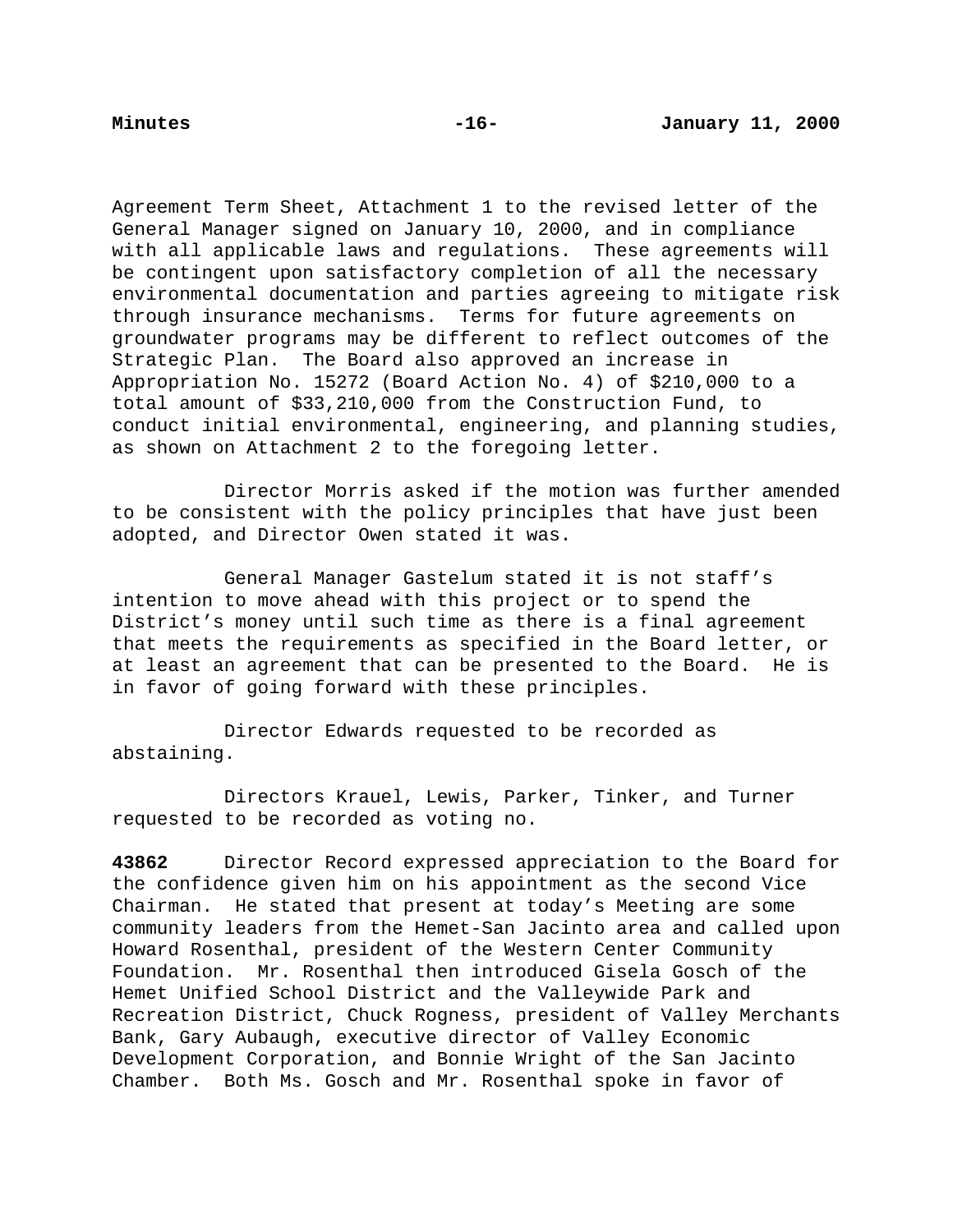community partnering with Metropolitan and the development of recreation for the area surrounding the Eastside Reservoir.

Director Record moved, seconded by Director Blake, that the Board (1) approve a development strategy of initiating a Request for Proposal (RFP) process while obtaining entitlements in a sequentially coordinated manner; and (2) grant authorization to establish Appropriation No. 15334 in the amount of \$12,900,000 from the Pay-As-You-Go Fund for the Eastside Reservoir Recreation Component. The requested appropriation would fund the development strategy for a 24-month period. Total long term budget costs would not exceed \$58,000,000 (present dollars). Activities to be funded would include costs of \$5,606,000 previously expended for previous recreation planning and an additional amount of \$7,294,000 for entitlement, RFP, proposed Community Park contribution, and Metropolitan staff support.

Director Swan withdrew from the Meeting at 12:00 p.m.

Rick Hoffman from the County of Riverside, and representing the Board of Supervisors and the Mayors of the cities of Hemet and San Jacinto, referred to their letter requesting Metropolitan's Board move forward with the recreation component of the Eastside Reservoir Project.

The Chair then called for the motion, which carried.

**43863** Andy Domenigoni spoke in favor of the recreation component of the Eastside Reservoir Project area. In considering an official name for the reservoir, he reminded the Board of the full support by the neighboring cities and associations, both Federal and State legislators, and others to name the reservoir Lake Domenigoni.

Director Swan returned to the Meeting at 12:04 p.m.

Communications and Legislation Committee Chair Peterson reported that the Subcommittee on Communications reviewed the various recommendations for naming the reservoir and presented three options to the full committee. After full consideration by the Communications and Legislation Committee, it was recommended that the Board approve Diamond Valley Lake as the name for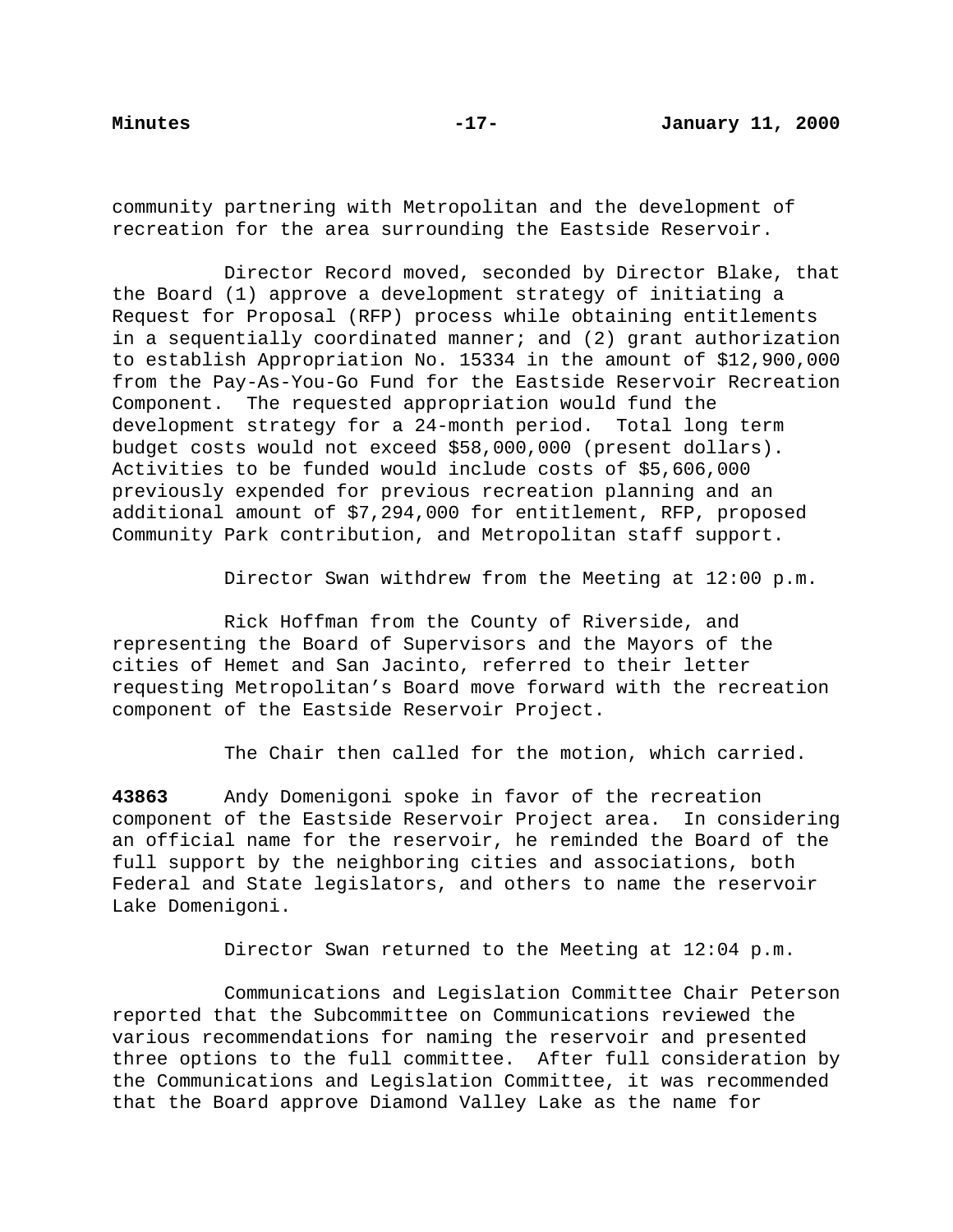Eastside Reservoir, and Hiram W. Wadsworth as the name for the pump station.

Committee Chair Peterson therefore moved, seconded by Director Blake and carried, that the reservoir be named Diamond Valley Lake, and the pump station the Hiram W. Wadsworth Pump Station, as set forth in the letter signed on January 10, 2000, from the Chair of the Communications and Legislation Committee.

Director Record commented that besides the Domenigoni family there are other well known families that have lived in the valley and, in recognition of that, he therefore moved, seconded by Director Lewis, that the West Dam be named Domenigoni Dam, the East Dam be named Searl Dam, and the Saddle Dam be named Garboni Dam.

Director Krauel withdrew from the Meeting at 12:11 p.m.

Following a discussion on whether this was the appropriate time to go forward with this naming since it was not agendized, and the naming of other components of the reservoir to be discussed at a later time by the Subcommittee on Communications, Director Peterson moved, seconded by Director Swan and carried, to table the motion made by Director Record.

Director Lewis requested to be recorded as voting no.

**43864** The following communications were submitted to the Board for information:

- a. Status report for the Eastside Reservoir Project for the month ending November 1999, signed by the General Manager on December 28, 1999.
- b. Status report for the Inland Feeder Project for the month ending November 1999, signed by the General Manager on December 28, 1999.
- c. Letter of the General Manager signed on December 23, 1999, reporting on the agreement for Financial Advisory Services.